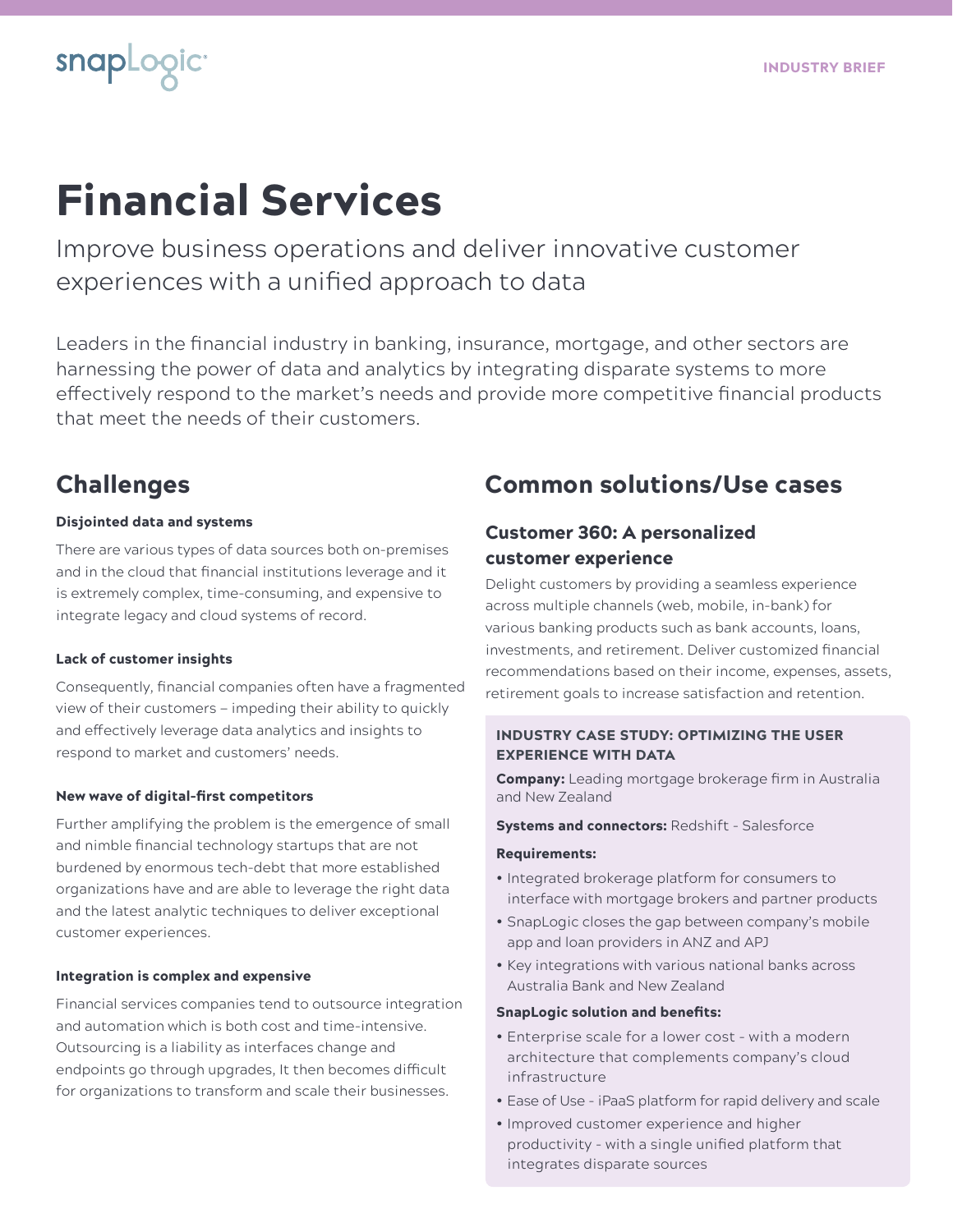# Streamline operations: Improve efficiencies through automation

Reduce operational costs by automating financial processes such as submitting insurance claims, approving credit cards, intelligence and benchmarks for global capital and commodity markets. This automation accelerates time to delivery for customers — enabling financial companies to stay competitive in this highly demanding market.

#### INDUSTRY CASE STUDY: AUTOMATING FINANCIAL TRANSACTIONS WITH API INTEGRATIONS

**Company:** A publicly traded national online banking platform for small business lending.

Systems and connectors: Salesforce – MySQL – CORE - REST

#### Requirements:

- Needed to integrate cloud and on-premises systems with banking platform to automate transactions
- Required to easily handle structured and unstructured data integration
- Sought a solution to simplify and aggregate APIs to ease complexity

#### SnapLogic solution and benefits:

- Better time to value Integrations made easy with APIs created from SnapLogic pipelines
- Higher productivity with Enterprise-scale automation that executes over 3 million pipeline per year and orchestrates applications and systems end-to-end
- Improved customer experience through better delivery and faster end-to-end transactions.

# Accelerate mergers and acquisition: integrate customer and business insights

Financial companies grow and expand over time via mergers and acquisitions. However, this integration of companies can prove to be a nightmare of a variety of data stored in disjointed systems across different geographical locations. Integrating these systems enables companies to have a deeper level of visibility into the business and make faster, smarter decisions.

#### INDUSTRY CASE STUDY: UNIFYING DATA ACROSS THE ENTERPRISE TO DELIVER ON-DEMAND EMPLOYEE INSIGHTS

**Company:** The world's leading provider of ratings, benchmarks and analytics in the global capital and commodity markets.

**Systems and connectors: Workday - Transform - SOAP** - SnapLogic Metadata – ServiceNow – Script – REST – Redshift – LDAP – JDBC – Flow – Email - Binary

#### Requirements:

- Needed a better way to get a single source of truth from data coming from multiple databases (CMDB)
- Records from different types of files created inconsistency, requiring up to 10 days to consolidate data
- Challenging to create reports for data trends and insights to fuel their product portfolio

#### SnapLogic solution:

- Better productivity through automation Eliminated manual tasks and automated integration pipeline development
- Higher developer productivity Ability to build pipeline flows without hand-coding dramatically reduces time and effort spent
- Ease of administration A single platform for users to design and monitor their integrations to ensure data moves from one source to another

# A unified approach to data integration

SnapLogic's **[Intelligent Integration Platform \(IIP\)](https://www.snaplogic.com/products/intelligent-integration-platform)** is a selfservice, AI-powered platform that integrates data from any source, at any speed, and at scale. It accelerates business process automation by offering pre-built connectors (Snaps) to various data stores and systems of record along with a highly secure and flexible processing platform

# Connect to your financial applications and data

SnapLogic provides 500+ pre-built connectors (Snaps) that seamlessly connect to common data sources and applications within the financial services industry such as databases, data warehouses, ERP and billing systems, CRM, brokerage systems, in the cloud, on-premises, and hybrid environments.

[Learn more](https://www.snaplogic.com/products/application-integration)